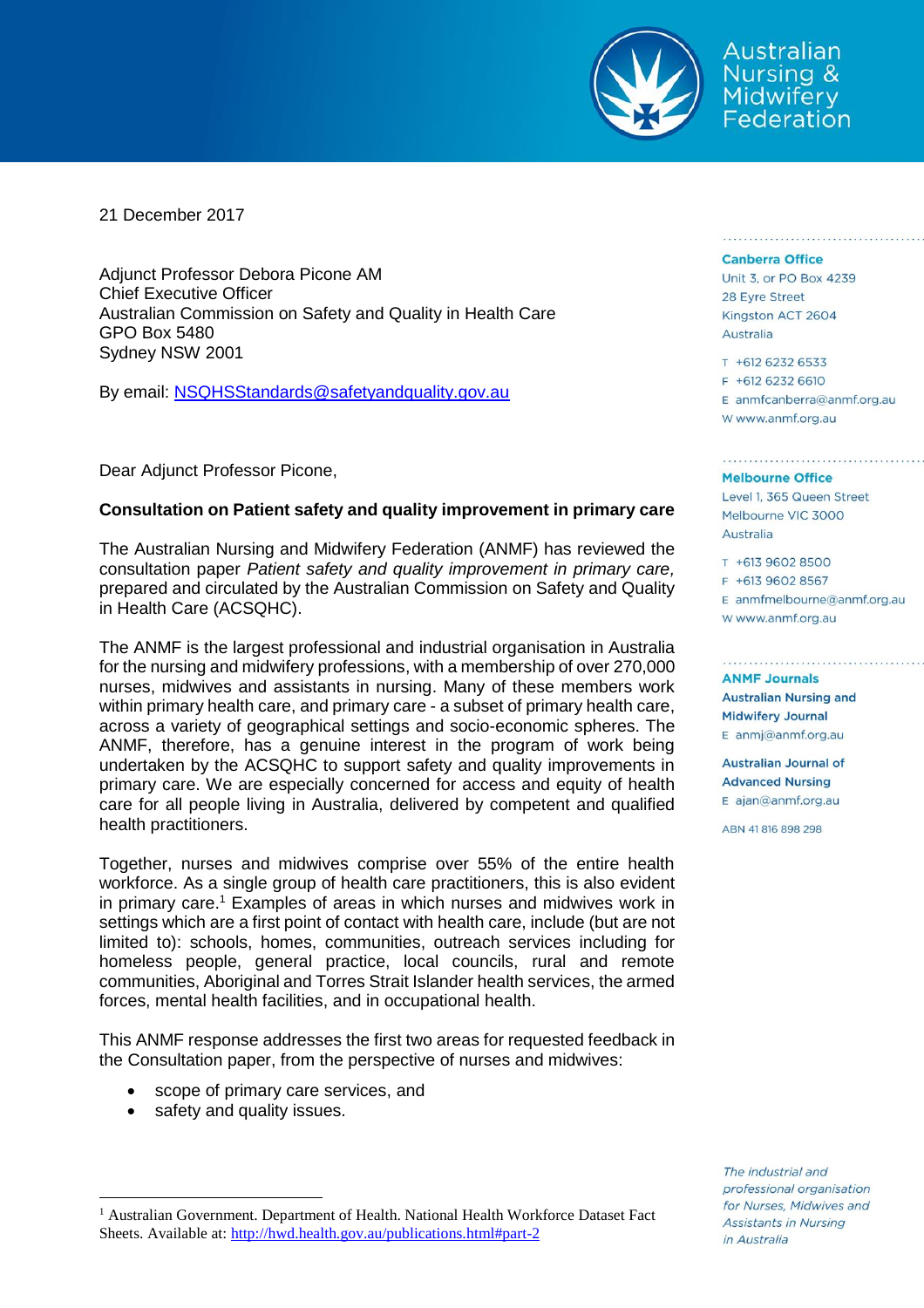

## *Scope of primary care services*

The ANMF welcomes the inclusion of a range of health care practitioners in the definition of primary care in the Consultation paper (pg 7). Too often primary care is described as the sole domain of the general practitioner, whereas the reality is, and should be, a multidisciplinary team offering comprehensive, person-centred health care services in various settings. In a consensus view on primary health care in Australia (2009)<sup>2</sup> leading nursing and midwifery professional organisations argued that primary care:

- is a subset of primary health care;
- primary health care generally represent two different philosophical approaches to health care, $3$  and,
- is commonly considered to be a person's first point of entry into the health system if some sort of active assistance is sought.<sup>4</sup>

The ANMF considers strategies for a well-structured, well-resourced and effective primary care sector which delivers safety and quality, include measures to ensure the sector is one which:

- demonstrates a team based approach to care;
- is accessible to all sections of the community urban, regional, rural and remote;
- is culturally appropriate;
- is adequately funded to support the services required to be delivered to meet population health needs (this includes attention to services for those sub-groups within the community who have greater or different needs due to low socio-economic factors);
- supports the education and on-going professional development requirements of the health care practitioner team;
- is sustainable as well as flexible and responsive to the community, and, is reviewed regularly to ensure this responsiveness continues.

The ANMF suggests the above elements could be reflected in the ACSQHC definition on primary care.

# *Safety and quality issues in Australian primary care services*

The ANMF recognises that the primary care sector in Australia is comprised of both public and private health care providers (for example, the Australian general practice is a private business, albeit accessing public funds). This gives potential for differing corporate and clinical governance arrangements. However, effective systems of corporate and clinical governance are necessary within primary care to monitor and improve the safety and quality of services. This includes (but is not limited to):

- transparent monitoring and reporting systems
- collection and use of data and information for initiating change and improvement with performance indictors based on population health needs and evidence based quality indicators of access, safety, effectiveness (in terms of positive changes in health), appropriateness, and consumer participation

 $\overline{a}$ <sup>2</sup> Australian Nursing Federation (ANF). 2009. *Primary health care in Australia: a nursing and midwifery consensus view.* Available at: [http://anmf.org.au/documents/reports/PHC\\_Australia.pdf](http://anmf.org.au/documents/reports/PHC_Australia.pdf)

<sup>3</sup> Primary Health Care is…both an approach to dealing with health issues and a level of service provision. As an approach it deals with the main health problems and issues experienced by the community. It may include care and treatment services, rehabilitation and support for individuals or families, health promotion and illness prevention and community development.

<sup>…</sup>primary health care acknowledges a social view of health and promotes the concept of self-reliance to individuals and communities in exercising control over conditions which determine their health. ANMF. 2006. Position statement: *Primary Health Care*. Available at:<http://anmf.org.au/pages/anmf-policies>

<sup>4</sup> Op Cit. ANF. 2009.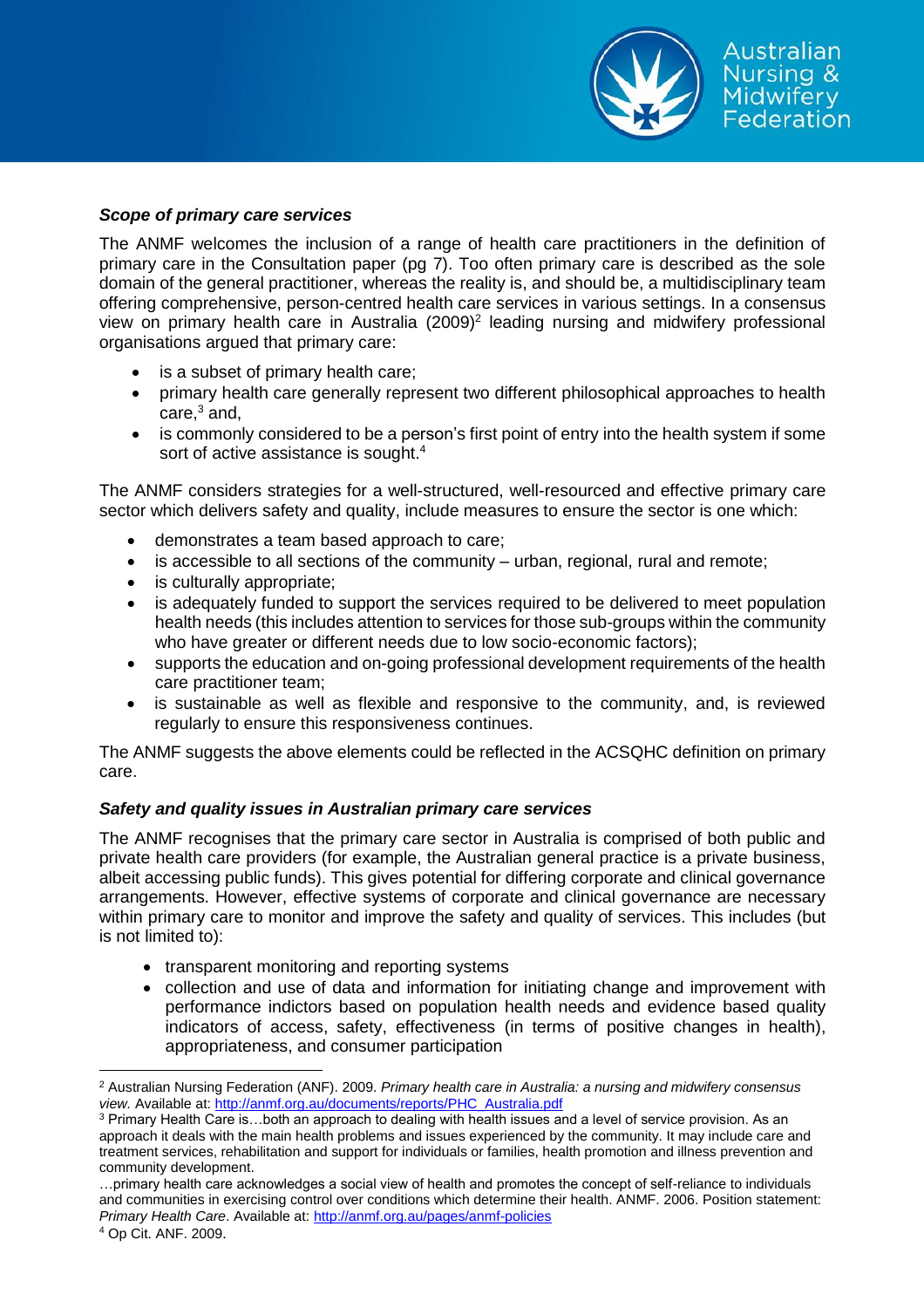

Australian Nursing & **Midwifery** Federation

- effective organisation systems that promote safety and quality, and
- occupational health and safety.

Nurses and midwives play a significant role in primary care in this country. However, their roles are often unrecognised and under-utilised. There are immense opportunities to enhance the safety and quality of primary care by supporting the regulated scope of practice for nurses and midwives, including nurse practitioners, and adhering to regulatory standards for practice.

The following safety and quality points are highlighted in relation to the scope of practice and skills mix for nurses and midwives in the primary care workforce.

# *Regulated health practitioners*

Registered nurses, enrolled nurses and midwives are regulated health care practitioners, whose practice is governed by the *Health Practitioner Regulation National Law Act 2009* (National Law). 5 Nurses and midwives are held accountable for their practice by the Nursing and Midwifery Board of Australia (NMBA) - the regulatory authority, whose role is to protect the public. All other regulated health professions are likewise held accountable to their respective Boards.

# *Supervisory requirements*

 $\overline{a}$ 

The ANMF is concerned that some health practitioners and/or employers in primary care do not adhere to the regulatory standards governing the practice of registered nurses and enrolled nurses. A lack of awareness of, or refusal to adhere to, these standards, places at risk both the health practitioners and the people for whom they are providing care. The specific issue of concern relates to the supervisory requirements of the enrolled nurse. While the enrolled nurse retains responsibility for his/her actions and remains accountable in providing delegated nursing care, the National Law, through the standards for practice, requires the enrolled nurse to work under the direct or indirect supervision of the registered nurse. The enrolled nurse is required to have a named and accessible registered nurse at all times and in all contexts of care (including primary care) for support and guidance. 6

Adherence to the legislative supervisory requirements for enrolled nurses is critical to the safety and quality of care provided.

# *Scope of practice for registered nurses and midwives*

Registered nurses and midwives are entitled to identify the care which they are educated, competent and authorised to provide. They acknowledge that all health care is a collaborative endeavour focused on positive outcomes for individuals and groups. As regulated health practitioners, registered nurses and midwives are not 'supervised' nor do they provide care 'for and on behalf of' any other health care professional. While the Practice Nurse Incentive Program  $(PNIP)^7$  funding has helped to enhance the role of nurses and midwives working in general

<sup>6</sup> Nursing and Midwifery Board of Australia. 2016. *Nursing and Midwifery Board of Australia*

*standard for Enrolled nurses. Standards for practice: Enrolled nurses*. Available at:

<sup>&</sup>lt;sup>5</sup> Australian Health Practitioner Regulatory Agency (AHPRA) website: [https://www.ahpra.gov.au/about-ahpra/what](https://www.ahpra.gov.au/about-ahpra/what-we-do/legislation.aspx)[we-do/legislation.aspx](https://www.ahpra.gov.au/about-ahpra/what-we-do/legislation.aspx)

[http://www.nursingmidwiferyboard.gov.au/Codes-Guidelines-Statements/Professional-standards/enrolled-nurse](http://www.nursingmidwiferyboard.gov.au/Codes-Guidelines-Statements/Professional-standards/enrolled-nurse-standards-for-practice.aspx)[standards-for-practice.aspx](http://www.nursingmidwiferyboard.gov.au/Codes-Guidelines-Statements/Professional-standards/enrolled-nurse-standards-for-practice.aspx)

<sup>&</sup>lt;sup>7</sup> Australian Government website information on the PNIP: [https://www.humanservices.gov.au/organisations/health](https://www.humanservices.gov.au/organisations/health-professionals/services/medicare/practice-nurse-incentive-program)[professionals/services/medicare/practice-nurse-incentive-program](https://www.humanservices.gov.au/organisations/health-professionals/services/medicare/practice-nurse-incentive-program)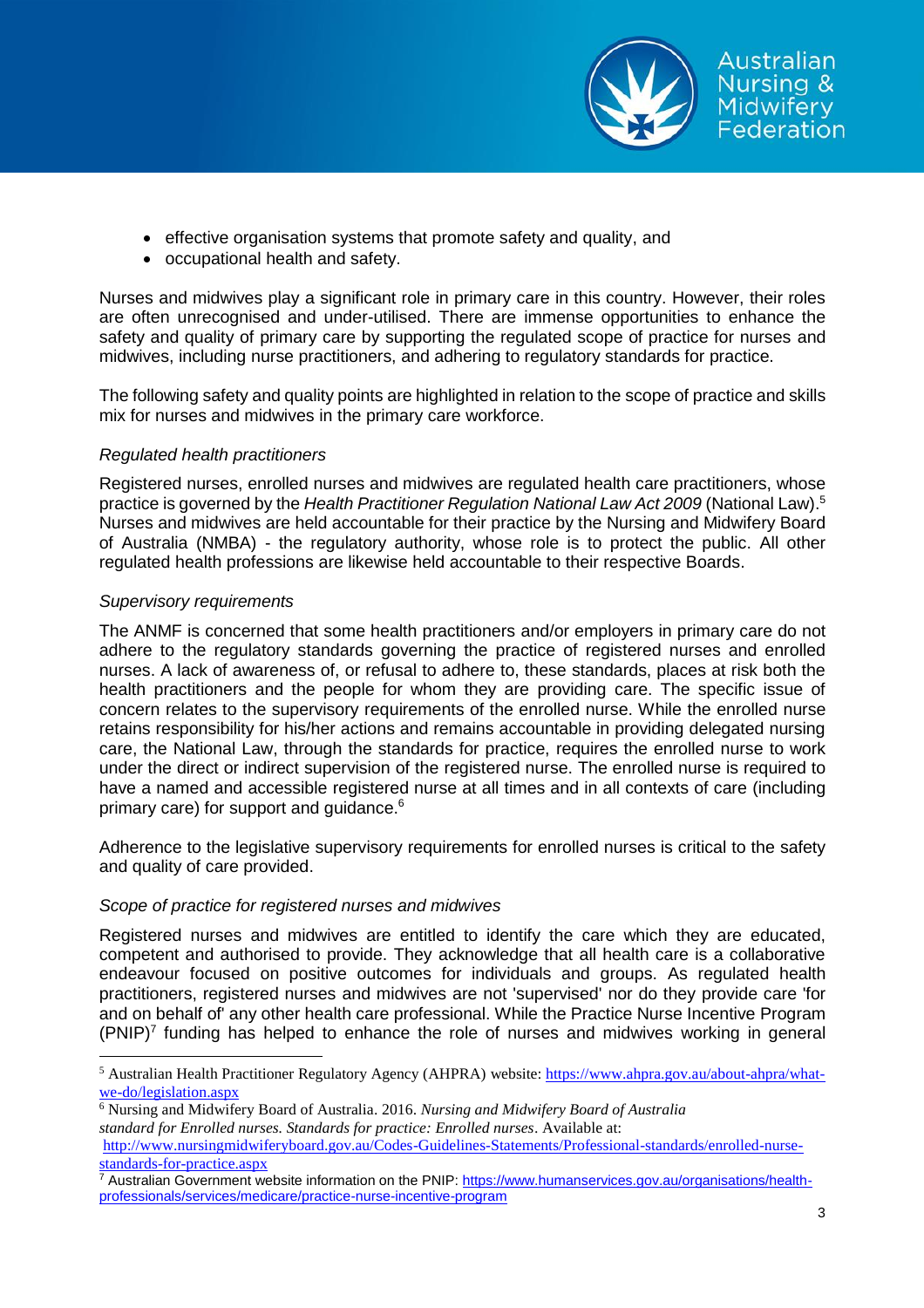

practice (the major part of primary care), there is still a way to go in the primary care sector in all settings, in registered nurses and midwives being enabled to work to their full scope of practice.

Implementing strategies to enable registered nurses and midwives to work to their full scope of practice will ensure greater job satisfaction and increased safety and quality of primary care services.

### *Nurse practitioner role*

The nurse practitioner role is differentiated from the registered nurse role by their expert practice in clinical assessment, prescribing medicines, referral and diagnostics. These broader practice modalities are enshrined in state and territory legislation. While there are over 1,500 endorsed nurse practitioners in Australia,<sup>8</sup> only around half of these nurses are employed in nurse practitioner positions and even less are practising to the full scope of their role. Some of the restrictions on nurse practitioner practice are legislative and system structures, organisational protocols, and lack of positions, especially in primary care, $9$  and, inadequate rebates from Medicare for nurse practitioner services, thus limiting their practice and reducing individuals' access to affordable, high quality health care.

Strategies required include removing legislative barriers (such as collaborative arrangements), increasing employment opportunities, and improving funding mechanisms in primary care, for nurse practitioners. This would enable greater access to a wider range of safe, quality health practitioners for the community.

# *Role of midwives endorsed for scheduled medicines*

With regard to midwives, those midwives endorsed for scheduled medicines are competent to provide care to women across the pregnancy continuum and order diagnostic investigations required for midwifery practice – there are 370 midwives endorsed for scheduled medicines (formerly termed 'eligible midwives'). <sup>10</sup> Many pregnancy services are delivered by acute public hospitals. The ANMF considers that increased utilisation of midwives, and midwives endorsed for scheduled medicines in particular, in primary care, will enhance access to services for families and provide improved rates of healthy mothers, healthy babies and confident parents. The uptake of collaborative programs between public hospitals and midwives endorsed for scheduled medicines has been minimal. If these programs were expanded this would enhance the capacity to provide health promotion and illness prevention interventions to this critical cohort of the population.

# *Continuing competence*

The key purpose of the registered nurses, enrolled nurses and midwives' regulatory framework is to protect the public by ensuring these health practitioners meet their professional requirements and maintain their competence to practice safely. A mandatory requirement for continuing

<sup>10</sup> Op Cit. NMBA. 2017. Registrant Data.

 $\overline{a}$ <sup>8</sup> Nursing and Midwifery Board of Australia. 2017. Registrant Data. Reporting period: 1 July 2017-30 September 2017. Available at: <http://www.nursingmidwiferyboard.gov.au/About/Statistics.aspx>

<sup>9</sup> Schadewaldt, V., McInnes, E., Hiller, J. and Gardner, A. 2016. Experiences of Nurse practitioners and medical practitioners working in collaborative practice models in primary healthcare in Australia – a multiple case study using mixed methods. *BMC Family Practice*. 17.99. DOI 10.1186/s12875-016-0503-2. Available at: <https://bmcfampract.biomedcentral.com/articles/10.1186/s12875-016-0503-2>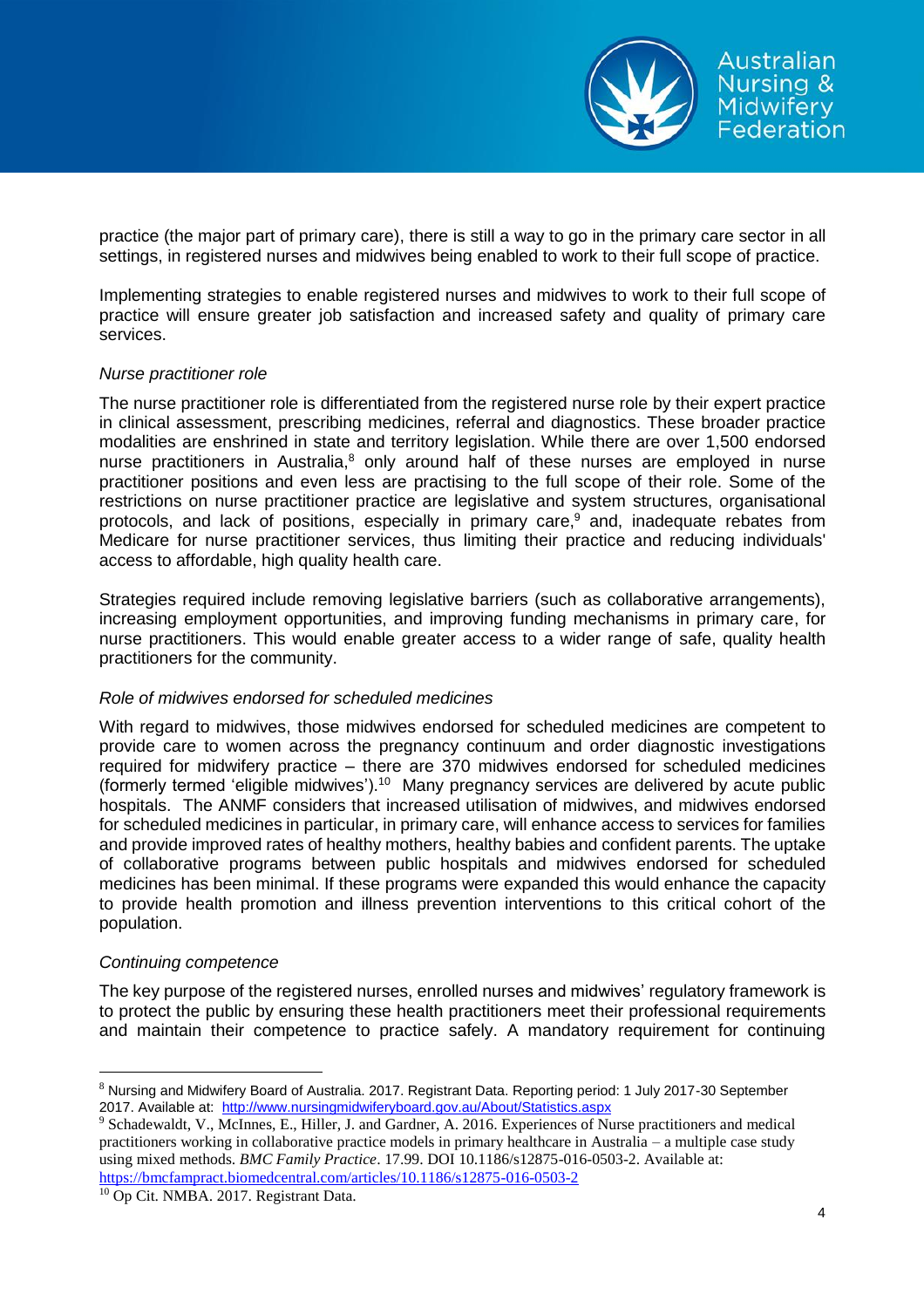

professional development aims to ensure all nurses and midwives maintain relevance of knowledge and skills for safe practice.<sup>11</sup> Primary care is one area where nurses and midwives encounter difficulties in obtaining support (time or funding) from employers to engage in continuing professional development relevant to their context of practice.

A safety and quality strategy would be for the Australian Government funding support for education and continuing professional development in this area, to be reinstated.

# *Unregulated workers*

Another area of grave concern for the ANMF involves the emergence of personnel within primary care, who are not regulated health practitioners, but who are engaging in the delivery of aspects of care. These workers are not governed by the same regulatory requirements as registered nurses, enrolled nurses or midwives, are not required to work in accordance with professional standards or codes, do not have a mandated minimum education standard requirement, do not have a requirement to maintain regular professional development or have professional indemnity insurance. In short, these unregulated workers are not covered by health practitioner statutory regulation which protects the public through well-established risk minimisation measures.

This major safety and quality risk requires strategies which ensure primary care is delivered by qualified, regulated health care practitioners.

## *Standards for practice*

While the consultation document makes broadbrush acknowledgment of the standards for practice which govern nurses and midwives, it does not mention the specific standards for nurses working in two areas of primary care, namely general practice and school nurses. For the information of the ACSQHC these standards for practice are:

- National practice standards for nurses in general practice<sup>12</sup>, and
- *National school nursing professional practice standards*<sup>13</sup> *.*

As with all other standards for practice for registered nurses, enrolled nurses and midwives, these documents outline context specific standards for safe, competent practice leading to quality improvement in care.

# *Communication*

 $\overline{a}$ 

The ANMF agrees with the Consultation paper that 'the interface between the acute sector and primary care services can … be problematic,' especially the 'delays in providing accurate and timely information…' (pg 10). There is an urgent need for improvements to provide for continuity of care across health care settings from tertiary to primary care, with communication mechanisms that deliver timely information. This is a fundamental aspect of safety and quality for significant numbers of people. There are the obvious benefits of seamless treatment with, for example, wound care and/or medicines regimes, as well as the prevention of unnecessary re-admissions

<sup>11</sup> Nursing and Midwifery Board of Australia. 2016. *Registration standard: Continuing professional development.* Available at: [http://www.nursingmidwiferyboard.gov.au/Registration-Standards/Continuing-professional](http://www.nursingmidwiferyboard.gov.au/Registration-Standards/Continuing-professional-development.aspx)[development.aspx](http://www.nursingmidwiferyboard.gov.au/Registration-Standards/Continuing-professional-development.aspx)

<sup>12</sup> Australian Nursing and Midwifery Federation. 2014. *National practice standards for nurses in general practice.* Melbourne. Australian Nursing and Midwifery Federation – Federal Office.

<sup>&</sup>lt;sup>13</sup> Australian Nursing and Midwifery Federation. 2012. National school nursing professional practice standards (under review). Melbourne. Australian Nursing and Midwifery Federation – Federal Office.